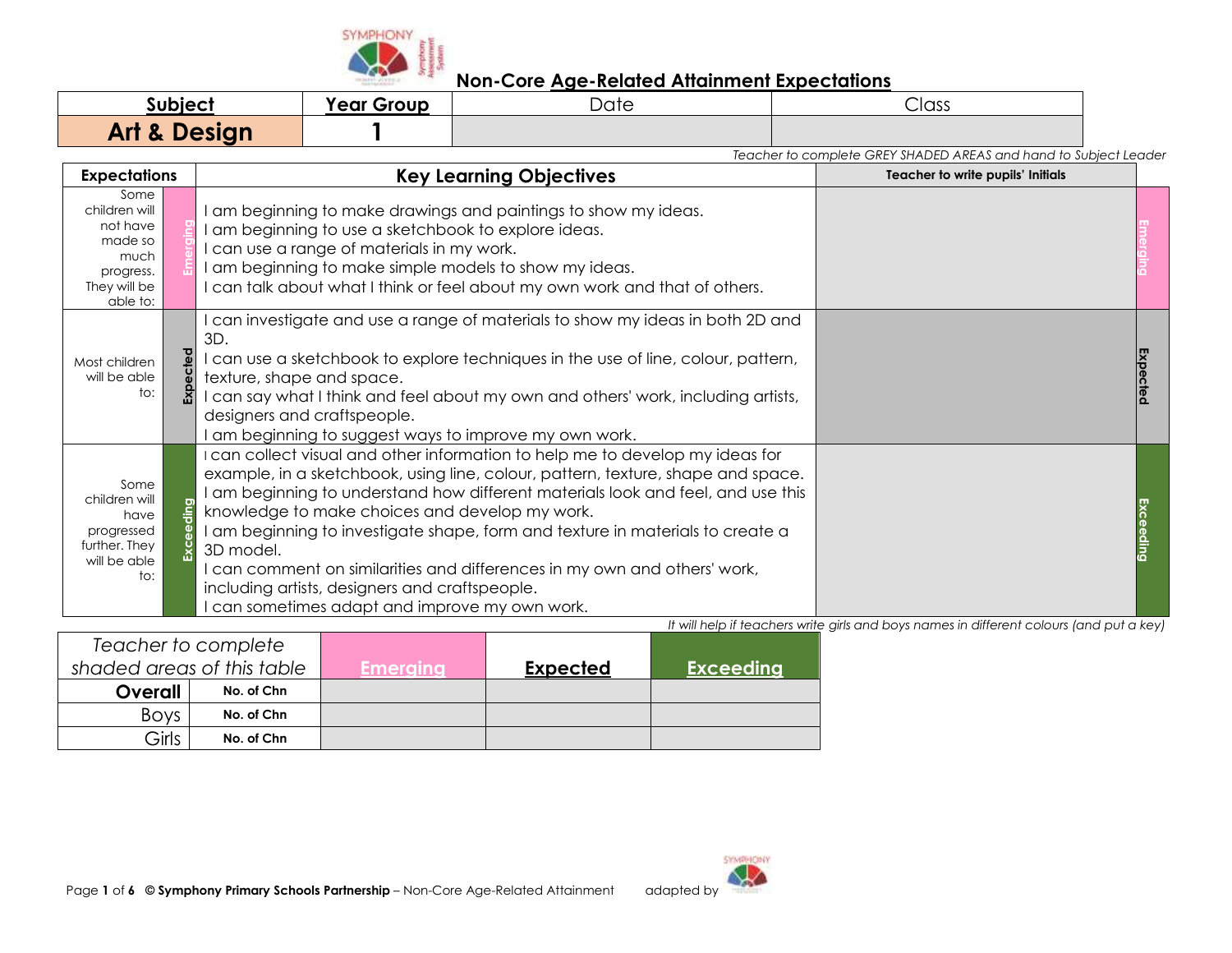

| subiect                 | <b>Year Group</b> | Date | Class |
|-------------------------|-------------------|------|-------|
| <b>Art &amp; Design</b> |                   |      |       |

*Teacher to complete GREY SHADED AREAS and hand to Subject Leader*

| <b>Expectations</b>                                                                           | <b>Key Learning Objectives</b>                                                                                                                                                                                                                                                                                                                                                                                                                                                                                                                                                                                        | Teacher to write pupils' Initials |          |
|-----------------------------------------------------------------------------------------------|-----------------------------------------------------------------------------------------------------------------------------------------------------------------------------------------------------------------------------------------------------------------------------------------------------------------------------------------------------------------------------------------------------------------------------------------------------------------------------------------------------------------------------------------------------------------------------------------------------------------------|-----------------------------------|----------|
| Some<br>children will<br>not have<br>made so<br>much<br>progress.<br>They will be<br>able to: | can investigate and use a range of materials to show my ideas.<br>I can use a sketchbook to explore techniques in the use of line, colour, pattern,<br>texture, shape and space.<br>I can explore ideas about sculpture and use materials and processes to make<br>models that show my ideas.<br>I can say what I think and feel about my own and others' work, including artists,<br>designers and craftspeople.<br>I am beginning to suggest ways to improve my own work.                                                                                                                                           |                                   |          |
| Most children<br>will be able<br>to:                                                          | I can collect visual and other information to help me to develop my ideas for<br>example, in a sketchbook, using techniques for line, colour, pattern, texture,<br>shape and space.<br>I am beginning to understand how different materials look and feel, and use this<br>Expected<br>knowledge to make choices and develop my work.<br>I am beginning to investigate shape, form and texture in materials to create a<br>3D model.<br>I can comment on similarities and differences in my own and others' work,<br>including artists, designers and craftspeople.<br>I can sometimes adapt and improve my own work. |                                   | Expected |
| Some<br>children will<br>have<br>progressed<br>further. They<br>will be able<br>to:           | I can explore ideas and collect information about different topics and use this<br>to show my ideas in my sketchbook.<br>I am beginning to investigate and combine line, colour, pattern, texture, shape,<br>ding<br>and space for a specific given purpose.<br>I can use the properties of shape, form and texture of materials to create a 3D<br>model.<br>am beginning to compare and comment on ideas, methods and approaches<br>used in my own and others' work, including artists, designers and craftspeople.<br>can adapt and improve my own work.                                                            |                                   |          |

| It will help if teachers write girls and boys names in different colours (and put a key) |  |
|------------------------------------------------------------------------------------------|--|
|                                                                                          |  |

| Teacher to complete        |            |          |                 |                  |
|----------------------------|------------|----------|-----------------|------------------|
| shaded areas of this table |            | Emeraina | <b>Expected</b> | <b>Exceeding</b> |
| Overall                    | No. of Chn |          |                 |                  |
| <b>Boys</b>                | No. of Chn |          |                 |                  |
| Girls                      | No. of Chn |          |                 |                  |

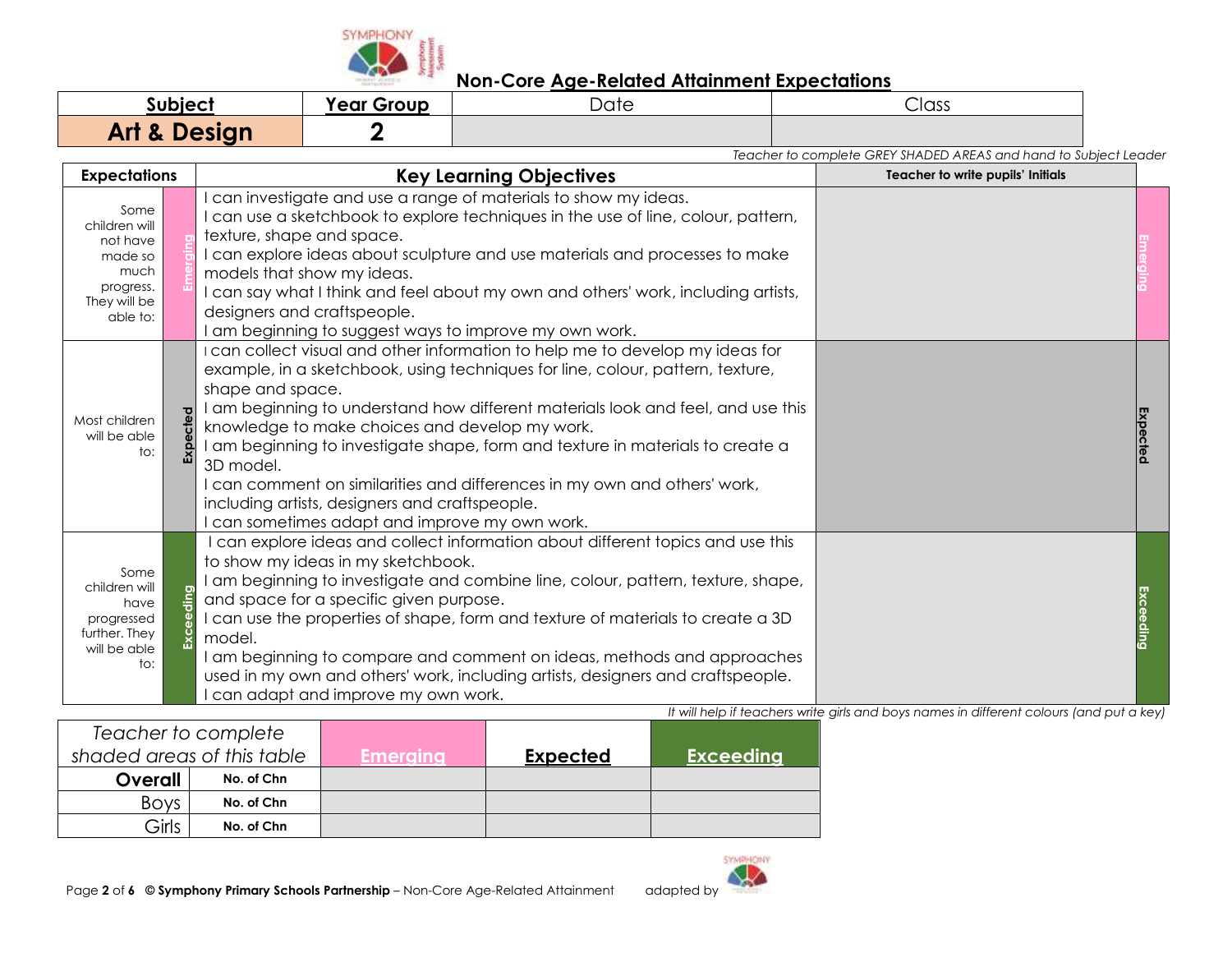

| Subiect                 | <b>Year Group</b> | Date | Class |
|-------------------------|-------------------|------|-------|
| <b>Art &amp; Design</b> |                   |      |       |

*Teacher to complete GREY SHADED AREAS and hand to Subject Leader* **Expectations Key Learning Objectives Teacher to write pupils' Initials Teacher to write pupils' Initials** Some children will not have made so much progress. They will be able to: **Emerging** I can collect visual and other information to help me to develop my ideas for example, in a sketchbook, using techniques for line, colour, pattern, texture, shape and space. I am beginning to understand how different materials look and feel, and use this knowledge to make choices and develop my work. I am beginning to investigate shape, form and texture in materials to create a 3D model. I can comment on similarities and differences in my own and others' work, including artists, designers and craftspeople. I can sometimes adapt and improve my own work. **Emerging** Most children will be able to: **Expected** I can explore ideas and collect information about different topics and use this to show my ideas in my sketchbook. I am beginning to investigate and combine line, colour, pattern, texture, shape, and space for a specific given purpose. I can use the properties of shape, form and texture of materials to create a 3D model I am beginning to compare and comment on ideas, methods and approaches used in my own and others' work, including artists, designers and craftspeople. I can adapt and improve my own work. **Expected** Some children will have progressed further. They will be able to: **Exceeding** I can select visual and other information to help me to develop my ideas in my sketchbook. I can combine line, colour, shape, pattern, texture and shape for a specific given purpose. I can choose and experiment with materials and techniques to suit my intentions. I can use the properties of shape, form and texture of materials to create a 3D model, to communicate my ideas and intentions. I can compare the ideas, methods and approaches I have used in my own work with others' work, including artists, designers and craftspeople. I can adapt and improve my own work according to its purpose. **Exceeding** *It will help if teachers write girls and boys names in different colours (and put a key)*

| Teacher to complete        |            |                   |                 |                  |
|----------------------------|------------|-------------------|-----------------|------------------|
| shaded areas of this table |            | <u> Emerginal</u> | <b>Expected</b> | <b>Exceeding</b> |
| Overall                    | No. of Chn |                   |                 |                  |
| <b>Boys</b>                | No. of Chn |                   |                 |                  |
| Girls                      | No. of Chn |                   |                 |                  |

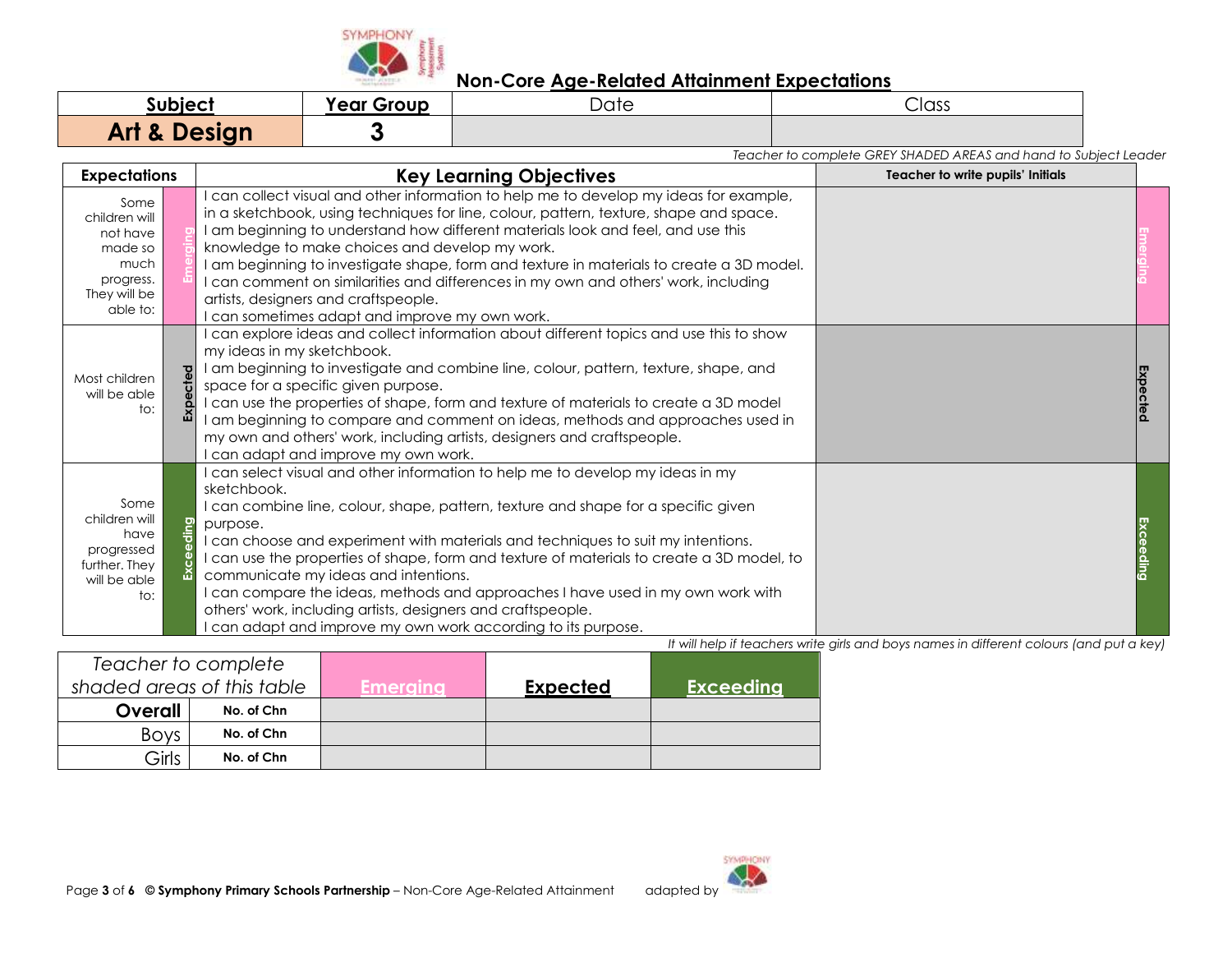

| subject                 | <b>Year Group</b> | $\overline{\phantom{1}}$<br>Date | $\overline{\phantom{0}}$<br>Class |
|-------------------------|-------------------|----------------------------------|-----------------------------------|
| <b>Art &amp; Design</b> |                   |                                  |                                   |

*Teacher to complete GREY SHADED AREAS and hand to Subject Leader* **Expectations Key Learning Objectives Teacher to write pupils' Initials Teacher to write pupils' Initials** Some children will not have made so much progress. They will be able to: **Emerging** I can explore ideas and collect information about different topics and use this to show my ideas in my sketchbook. I am beginning to investigate and combine line, colour, pattern, texture, shape, and space for a specific purpose. I can use the properties of shape, form and texture of materials to create a 3D model. I am beginning to compare and comment on ideas, methods and approaches used in my own and others' work, including artists, designers and craftspeople. I can adapt and improve my own work. **Emerging** Most children will be able to: **Expected** I can select visual and other information to help me to develop my ideas in my sketchbook. I can combine line, colour, shape, pattern, texture and shape for a specific given purpose. I can choose and experiment with materials and techniques to suit my intentions. I can use the properties of shape, form and texture of materials to create a 3D model, to communicate my ideas and intentions. I can compare the ideas, methods and approaches I have used in my own work with others' work, including artists, designers and craftspeople. I can adapt and improve my own work according to its purpose. **Expected** Some children will have progressed further. They will be able  $t^{\circ}$ . **Exceeding** I am beginning to use my sketchbooks to select relevant visual information and ideas for my work. I can experiment with materials and techniques to suit my own designs and ideas, using line, colour, pattern, texture, shape and space. I am beginning to make personal choices about the shape, size, background etc or format of my work and the materials and techniques I use in both 2D and 3D. I compare and identify the ideas, methods and approaches used in my own work with that of others, including artists, designers and craftspeople. I am beginning to modify my work to reflect my own view of its purpose and meaning. **Exceeding**

*It will help if teachers write girls and boys names in different colours (and put a key)*

|             | Teacher to complete        |                    |                 |                  |
|-------------|----------------------------|--------------------|-----------------|------------------|
|             | shaded areas of this table | <b>.Emeraina</b> ' | <b>Expected</b> | <b>Exceeding</b> |
| Overall     | No. of Chn                 |                    |                 |                  |
| <b>Boys</b> | No. of Chn                 |                    |                 |                  |
| Girls       | No. of Chn                 |                    |                 |                  |

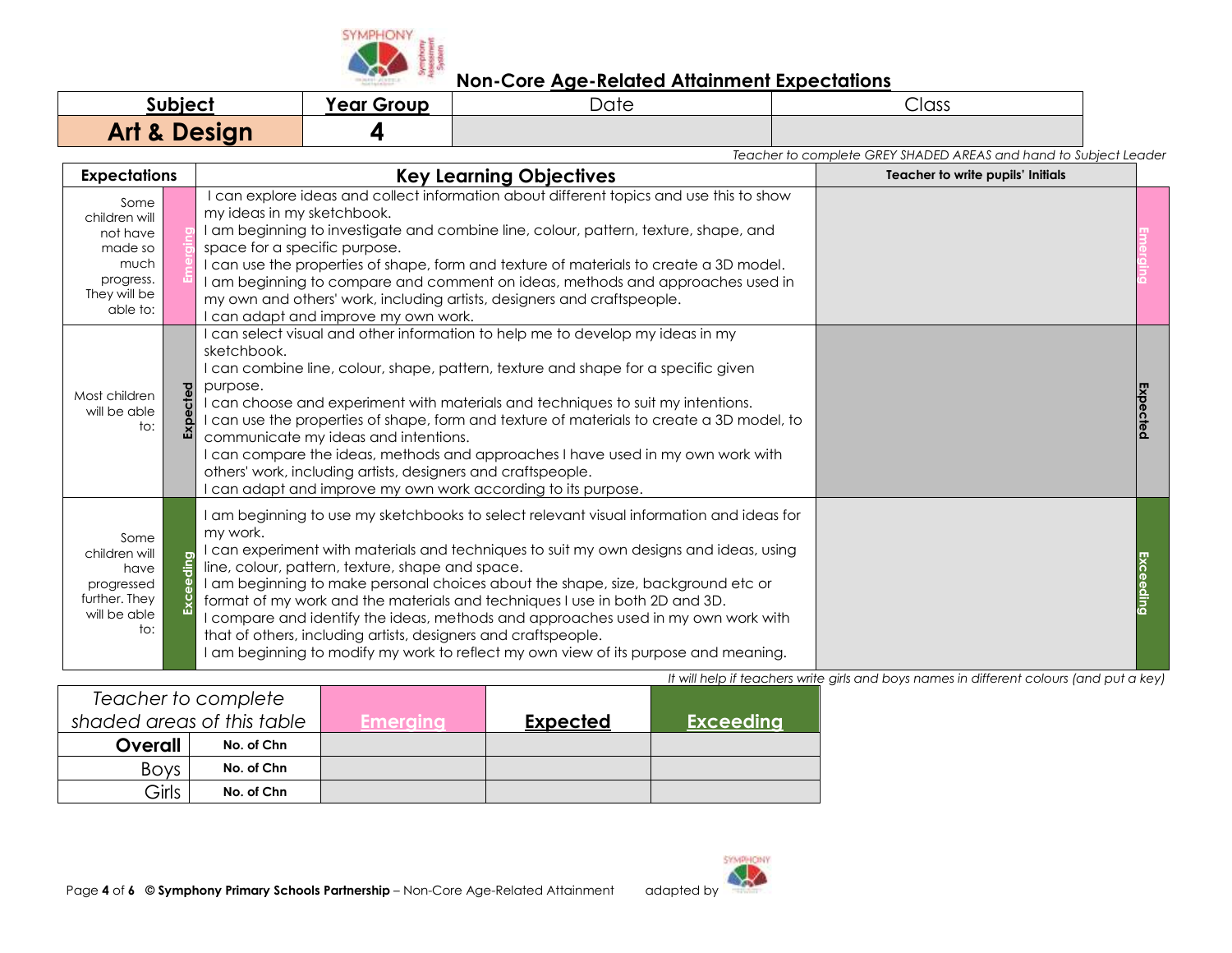

| uhiac                   | <b>Year Group</b> | 1~1 | Class                                                            |  |
|-------------------------|-------------------|-----|------------------------------------------------------------------|--|
| <b>Art &amp; Design</b> |                   |     |                                                                  |  |
|                         |                   |     | Teacher to complete GREY SHADED AREAS and hand to Subject Leader |  |

| <b>Expectations</b>                                                                           |  | <b>Key Learning Objectives</b>                                                                                                                                                                                                                                                                                                                                                                                                                                                                                                                                                                                                                              | Teacher to write pupils' Initials |          |
|-----------------------------------------------------------------------------------------------|--|-------------------------------------------------------------------------------------------------------------------------------------------------------------------------------------------------------------------------------------------------------------------------------------------------------------------------------------------------------------------------------------------------------------------------------------------------------------------------------------------------------------------------------------------------------------------------------------------------------------------------------------------------------------|-----------------------------------|----------|
| Some<br>children will<br>not have<br>made so<br>much<br>progress.<br>They will be<br>able to: |  | can select visual and other information to help me to develop my ideas in my<br>sketchbook.<br>I can combine line, colour, shape, pattern, texture and shape for a specific given<br>purpose.<br>I can choose and experiment with materials and techniques to suit my intentions.<br>I can use the properties of shape, form and texture of materials to create a 3D model, to<br>communicate my ideas and intentions.<br>I can compare the ideas, methods and approaches I have used in my own work with<br>others' work, including artists, designers and craftspeople.<br>can adapt and improve my own work according to its purpose.                    |                                   |          |
| Most children<br>will be able<br>to:                                                          |  | am beginning to use my sketchbooks to select relevant visual information and ideas for<br>my work.<br>can experiment with materials and techniques to suit my own designs and ideas, using<br>line, colour, pattern, texture, shape and space.<br>I am beginning to make personal choices about the shape, size, background etc or<br>format of my work and the materials and techniques I use in both 2D and 3D.<br>compare and identify the ideas, methods and approaches used in my own work with<br>that of others, including artists, designers and craftspeople.<br>am beginning to modify my work to reflect my own view of its purpose and meaning. |                                   | Expectec |
| Some<br>children will<br>have<br>progressed<br>further. They<br>will be able<br>to:           |  | can record and collect visual and other information in my sketchbook to develop my<br>ideas.<br>I can use qualities of line, tone, colour, shape and texture with different materials and<br>processes.<br>I can choose and combine materials, techniques, visual and tactile elements, to suit my<br>intentions, applying my knowledge to 2D and 3D work.<br>am beginning to analyse and comment on the ideas, methods and approaches used<br>in my own and others' work, including artists, designers and craftspeople.<br>can modify and refine my work to reflect my own view of its meaning and purpose.                                               |                                   |          |

*It will help if teachers write girls and boys names in different colours (and put a key)*

|                            | Teacher to complete |                  |                 |                  |
|----------------------------|---------------------|------------------|-----------------|------------------|
| shaded areas of this table |                     | <b>.Emeraina</b> | <b>Expected</b> | <b>Exceeding</b> |
| <b>Overall</b>             | No. of Chn          |                  |                 |                  |
| <b>Boys</b>                | No. of Chn          |                  |                 |                  |
| Girls                      | No. of Chn          |                  |                 |                  |